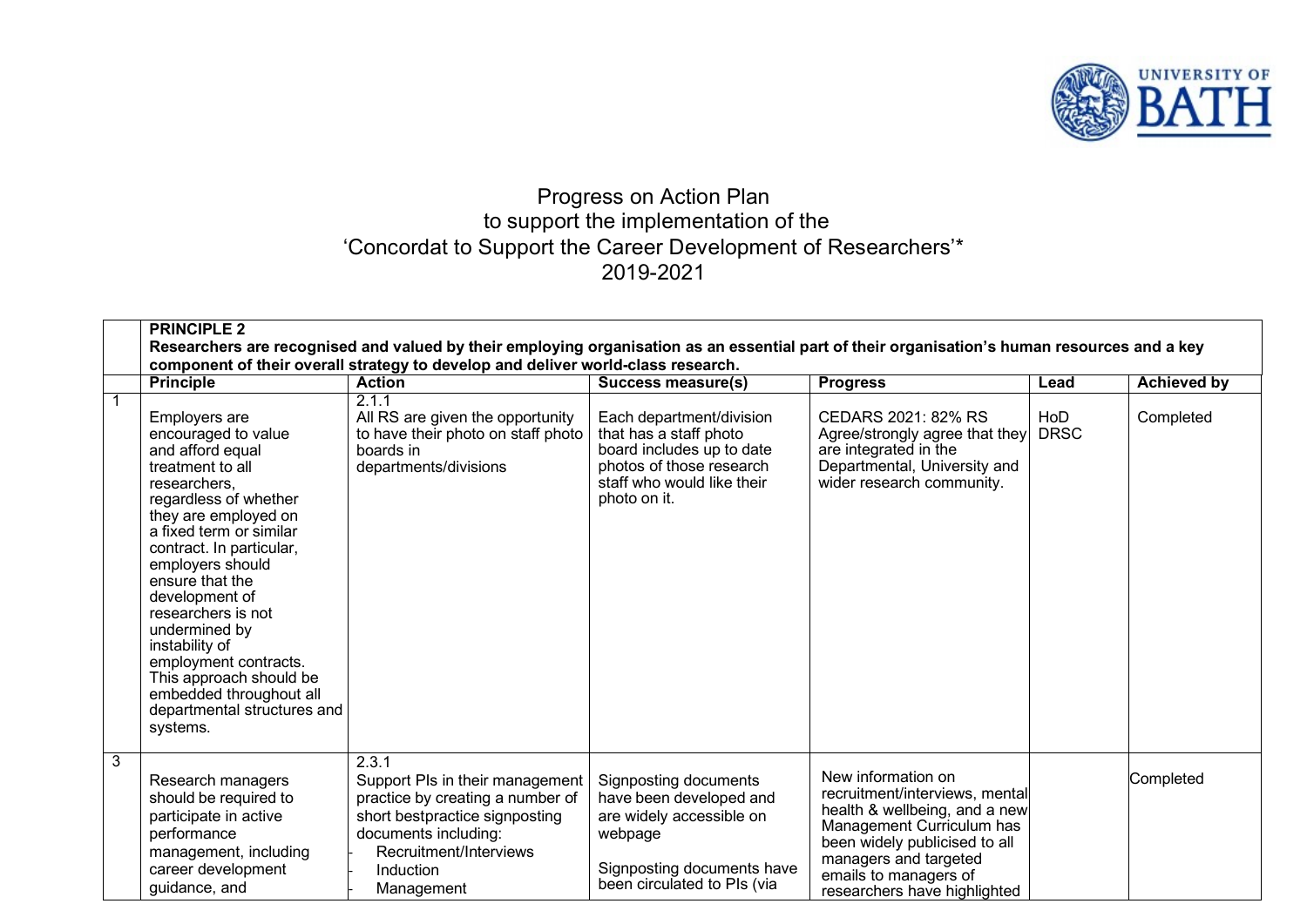

| supervision of those who<br>work in theirteams.<br>Employers should ensure<br>that research managers<br>are made aware of, and<br>understand their<br>responsibilities forthe<br>management of<br>researchers and should<br>provide training<br>opportunities, including<br>equality and diversity<br>training, to support<br>research managers in<br>doing this. Institutions will<br>wish to consider how<br>research managers'<br>performance in these<br>areas is developed,<br>assessed and rewarded, | Mental Health support<br>Setting/Managing<br>Expectations<br><b>Career Conversations</b><br>Getting experience and<br>recognition for Teaching &<br>Supervision | HoDs) and RS aswell as<br>through all available<br>communication channels<br>(website, twitter,<br>newsletters/staff digest) | these changes.<br>CEDARS 2021: 68% RS<br>report that their manager<br>clearly articulates the<br>expectations of the role, 62%<br>agree their manager gives<br>clear, constructive, timely<br>feedback; 60% agree their<br>manager supports them to<br>develop their research identity<br>and in their broader career<br>aspirations. Additionally,<br>>90% managers are<br>confidence in acknowledging<br>good performance &<br>providing feedback; however,<br>46% are not confident in<br>dealing with poor<br>performance |                                           |              |
|------------------------------------------------------------------------------------------------------------------------------------------------------------------------------------------------------------------------------------------------------------------------------------------------------------------------------------------------------------------------------------------------------------------------------------------------------------------------------------------------------------|-----------------------------------------------------------------------------------------------------------------------------------------------------------------|------------------------------------------------------------------------------------------------------------------------------|-------------------------------------------------------------------------------------------------------------------------------------------------------------------------------------------------------------------------------------------------------------------------------------------------------------------------------------------------------------------------------------------------------------------------------------------------------------------------------------------------------------------------------|-------------------------------------------|--------------|
| and how effectively this<br>supports good research<br>management.                                                                                                                                                                                                                                                                                                                                                                                                                                          |                                                                                                                                                                 |                                                                                                                              | (EI7) NEW ACTION: we will<br>be sending out termly<br><b>Managing Researchers</b><br>emails that including<br>signposting for managers to<br>the appropriate pages on the<br>website                                                                                                                                                                                                                                                                                                                                          | <b>RrDM</b><br><b>LODM</b><br><b>RCDA</b> | October 2021 |
|                                                                                                                                                                                                                                                                                                                                                                                                                                                                                                            |                                                                                                                                                                 |                                                                                                                              | (EI4) NEW ACTION: create<br>communities of practice within<br>departments/faculties to build<br>confidence in managing<br>performance and teams.                                                                                                                                                                                                                                                                                                                                                                              | <b>RrDM</b><br><b>LODM</b>                | Spring 2022  |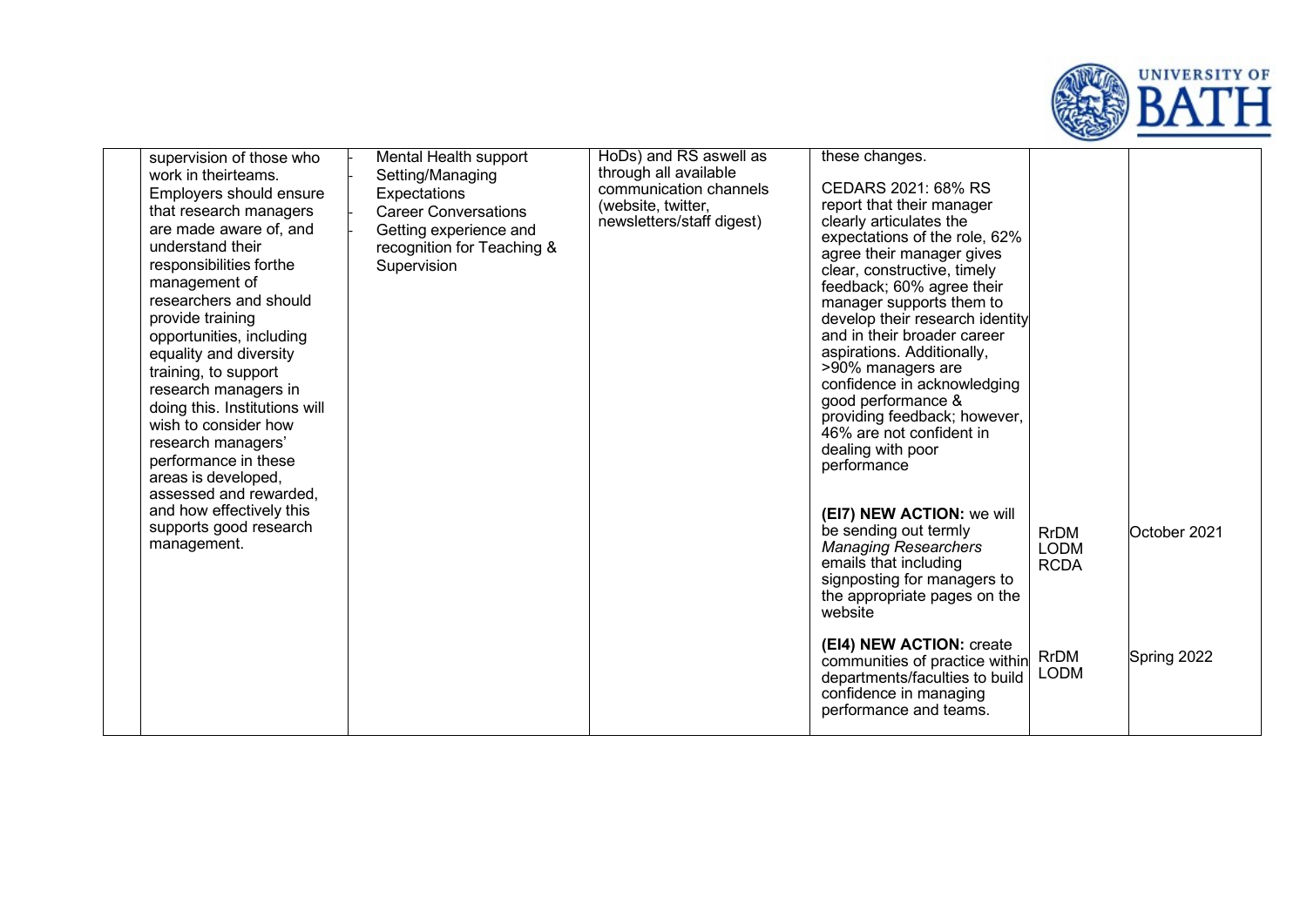

| $\overline{6}$ |                                                                                                                                                                                                                | 2.6.1                                                                                                                                                |                                                                                                             |                                                                                                                                                                                                |                                                         |           |  |  |  |
|----------------|----------------------------------------------------------------------------------------------------------------------------------------------------------------------------------------------------------------|------------------------------------------------------------------------------------------------------------------------------------------------------|-------------------------------------------------------------------------------------------------------------|------------------------------------------------------------------------------------------------------------------------------------------------------------------------------------------------|---------------------------------------------------------|-----------|--|--|--|
|                | Researchers need tobe<br>offered opportunities to<br>develop their own<br>careers as well as having<br>access to additional pay<br>progression.<br>Promotion opportunities                                     | Advertise fellowship writing<br>support provided by RIS                                                                                              | RS included on all relevant<br>emails by RIS                                                                | Fellowship writing support<br>included in Research Staff<br>News fortnightly newsletter.<br>RS included on all<br>Funding@Bath and<br>Events@Bath emails.                                      | <b>HRGD</b>                                             | Completed |  |  |  |
|                | should be transparent,<br>effectively communicated<br>and open to all staff. It is<br>helpful if clear career<br>frameworks for early<br>stage researchers are<br>outlined in organisational<br>HR strategies. | 2.6.2<br>Consider implementation of<br>additional initiatives to support RS<br>developing Fellowship<br>applications e.g. cohort based<br>programmes | Decision made on support<br>going forward and if needed<br>responsibilities for<br>implementation allocated | Cohort-based fellowship<br>programmes created for<br>Royal Society URF and<br>RAEng in 2020-21. > 20 RS<br>attended these events, which<br>resulted in 8 fellowship<br>applications.           | <b>ADRs</b><br><b>PVCR</b><br><b>ASDM</b><br><b>RDM</b> |           |  |  |  |
|                |                                                                                                                                                                                                                | 2.6.3<br>Run annual workshop on how to<br>write grant proposals to give RS<br>opportunity to                                                         | Course is fully booked,<br>evaluated after delivery and<br>content changed if needed for<br>next delivery   | RS are now invited to attend<br>annual workshops that are<br>run twice for new academic<br>probationers:<br>1. Introduction to Research<br>Funding<br>2. Getting started with Grant<br>Writing | <b>HRGD</b>                                             |           |  |  |  |
|                |                                                                                                                                                                                                                |                                                                                                                                                      |                                                                                                             | 28 RS attended courses in<br>2020, with 67% positive<br>feedback. Courses will<br>continue be revised based on<br>feedback and run again in<br>2021-22.                                        |                                                         |           |  |  |  |
|                | <b>PRINCIPLE 3</b><br>Researchers are equipped and supported to be adaptable and flexible in an increasingly diverse, mobile, global research environment.                                                     |                                                                                                                                                      |                                                                                                             |                                                                                                                                                                                                |                                                         |           |  |  |  |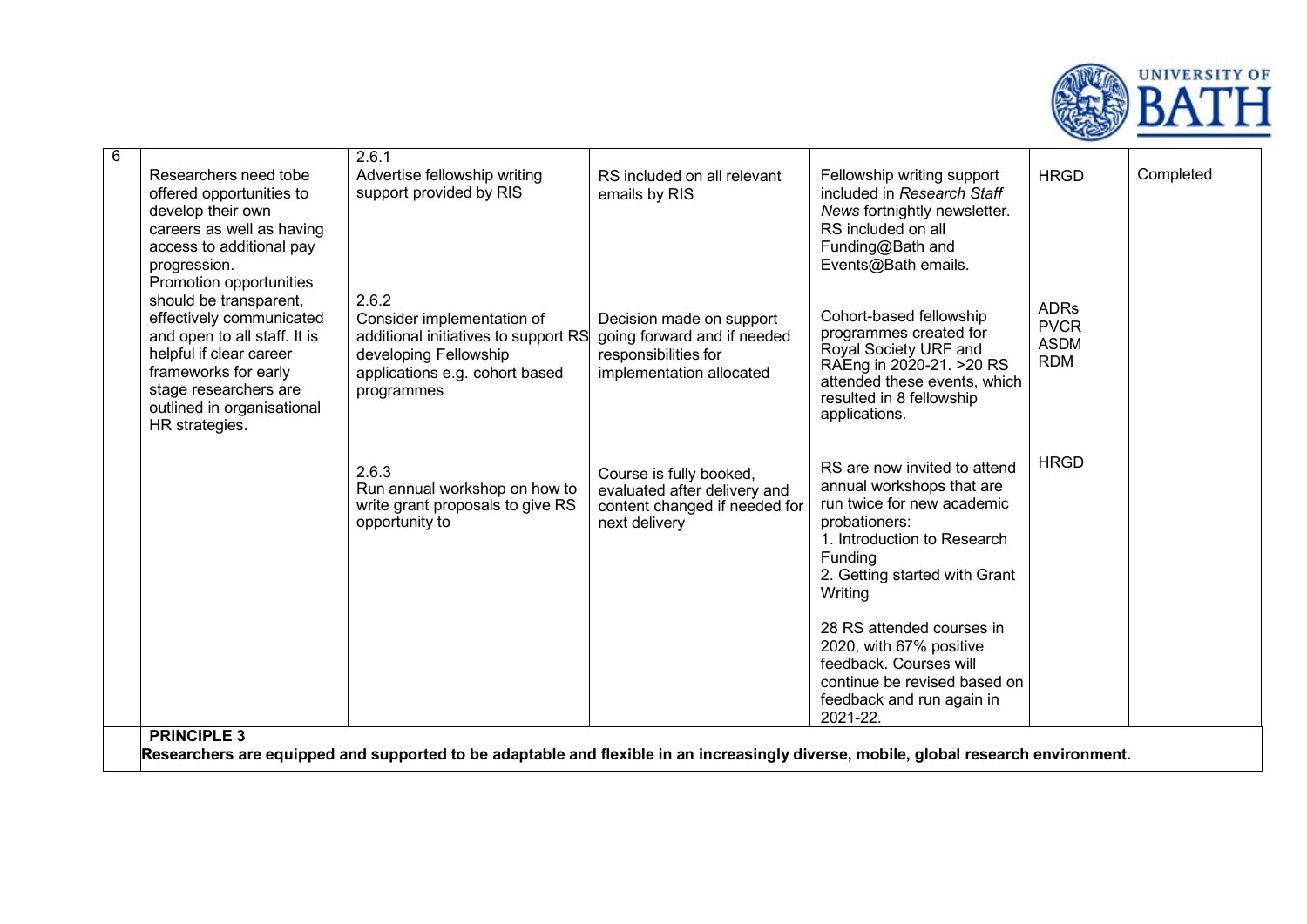

| - 1 |                                                           | 3.1.1                                               |                                                         |                                                             |             |               |
|-----|-----------------------------------------------------------|-----------------------------------------------------|---------------------------------------------------------|-------------------------------------------------------------|-------------|---------------|
|     | It is recognised that                                     | Redeveloping the University<br>Code of Practice for | CoP has been updated                                    | (PCDI1 Ongoing) The CoP<br>has been updated but will not    |             | December 2021 |
|     | positions of permanent<br>employment are limited in       | <b>Employment of Research Staff</b>                 |                                                         | be submitted for approval by                                |             |               |
|     | the UK research and                                       | (CoP) to make it more user                          |                                                         | URKEC until later this year.                                |             |               |
|     | academic communities<br>and that not all                  | friendly and to ensure that it                      |                                                         | We focused our institutional                                |             |               |
|     | researchers will be able to                               | aligns with theupdated<br>Concordat to Support the  | ICROS 2021 50% of RS &<br>managers of RS are aware that | questions on the impact of<br>COVID on RS in CEDARS         |             |               |
|     | obtain such a position. It is,                            | Career Development for                              | CoP exists                                              | 2021 to look at how best to                                 |             |               |
|     | therefore, imperative that<br>researcher positions in the | Researchers.<br>The CoP will be co-developed        |                                                         | support them during the<br>pandemic. This led to            |             |               |
|     | UK areattractive in                                       | with the RSWG and ADRs                              |                                                         | increased careers and                                       |             |               |
|     | themselves (and not, for                                  |                                                     |                                                         | wellbeing support during<br>2021.                           |             |               |
|     | example, solely as potential<br>stepping stones to        |                                                     |                                                         |                                                             |             |               |
|     | permanent academic                                        |                                                     |                                                         | CEDARS 2023 will include a<br>question about CoP, including |             |               |
|     | positions). This requires                                 |                                                     |                                                         | Managers of RS knowing that                                 |             |               |
|     | that they provide career<br>development which is          |                                                     |                                                         | it exists as well as RS.                                    | <b>RrDM</b> |               |
|     | comparable to, and                                        |                                                     |                                                         | (PCDI1) NEW ACTION:                                         | <b>RSWG</b> | Winter 2021   |
|     | competitive with, other<br>employment sectors.            |                                                     |                                                         | Update the CoP to include<br>specific language about        | <b>DHR</b>  |               |
|     |                                                           |                                                     |                                                         | expectations for engagement                                 |             |               |
|     |                                                           |                                                     |                                                         | with 10 days professional<br>development                    |             |               |
|     |                                                           |                                                     |                                                         |                                                             |             |               |
|     |                                                           |                                                     |                                                         | (EI4) NEW ACTION: create                                    |             | Summer 2023   |
|     |                                                           |                                                     |                                                         | communities of practice within                              |             |               |
|     |                                                           |                                                     |                                                         | departments/faculties to build<br>confidence in managing    |             |               |
|     |                                                           |                                                     |                                                         | performance and teams.                                      |             |               |
|     |                                                           |                                                     |                                                         |                                                             |             |               |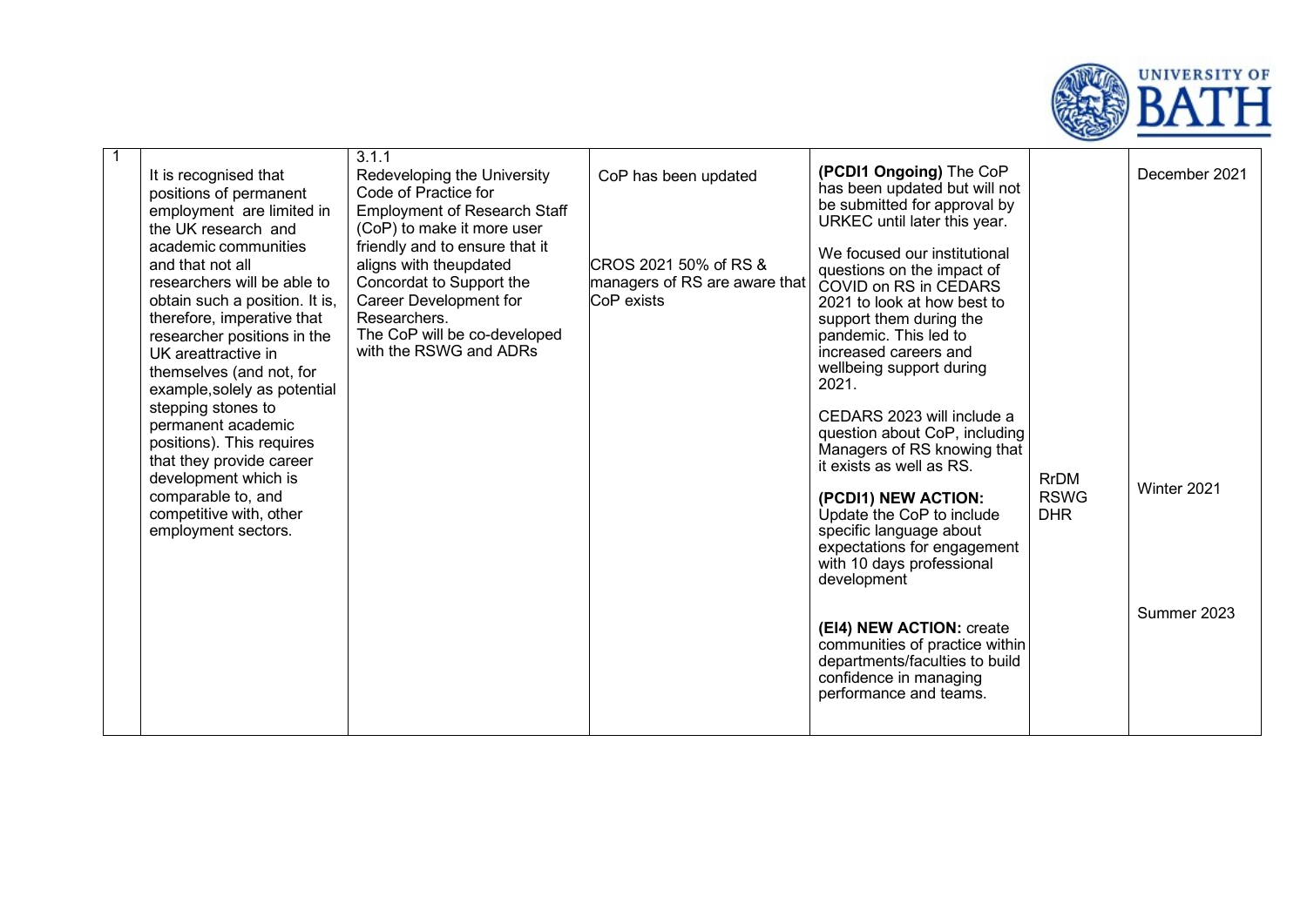

| $\overline{5}$ |                                                                                                                                                                                                                                                                                                                                                                                                                                                                                                               | 3.5.1                                                                                                                                                     |                                                                                                                                                                                                                                        |                                                                                                                                                                                                       |                                                         |             |
|----------------|---------------------------------------------------------------------------------------------------------------------------------------------------------------------------------------------------------------------------------------------------------------------------------------------------------------------------------------------------------------------------------------------------------------------------------------------------------------------------------------------------------------|-----------------------------------------------------------------------------------------------------------------------------------------------------------|----------------------------------------------------------------------------------------------------------------------------------------------------------------------------------------------------------------------------------------|-------------------------------------------------------------------------------------------------------------------------------------------------------------------------------------------------------|---------------------------------------------------------|-------------|
|                | Researchers benefit from<br>clear systems that help<br>them to plantheir career<br>development.<br><b>Employers and funding</b><br>bodies should assist<br>researchers to make<br>informed choices about<br>their career progression by<br>ensuring that their own                                                                                                                                                                                                                                            | Develop decision tree style<br>guidance to help staff understand<br>whether or not they are eligible to<br>apply for certain funding in a<br>certain role | Guidance developed and<br>published on webpage<br>Guidance advertised via all<br>appropriate channels.<br>Case studies published on<br>webpage                                                                                         | (PCDI4) Ongoing<br>New guidance is being piloted<br>in one department with the<br>support of the RS network,<br>with it being scheduled to be<br>submitted for endorsement by<br>URKEC in Spring 2022 | <b>RIS</b><br><b>PVCR</b><br><b>HRGD</b><br><b>HRII</b> | Spring 2022 |
|                | policies and processesfor<br>promotion and reward are<br>transparent and clearly<br>stated and that all<br>researchers are aware of<br>local andnational career<br>development<br>strategies.                                                                                                                                                                                                                                                                                                                 | 3.5.2<br>Publish case studies of RS who<br>have applied for funding while at<br>theUniversity of Bath                                                     | 80% of RS who take part in<br>consultation to explore if<br>3.5.1 and 3.5.2 provide<br>increased clarity on the<br>process of determining<br>eligibility agree that it does                                                            |                                                                                                                                                                                                       |                                                         | Summer 2022 |
| 6              | Employers should<br>provide a planned<br>induction programmefor<br>researchers, on<br>appointment to<br>a research post, to<br>ensure early<br>effectiveness through<br>the understanding of the<br>organisation and its<br>policies and procedures.<br>They should also ensure<br>that research managers<br>provide effective<br>research environments<br>for thetraining and<br>development of<br>researchers and<br>encourage them<br>to maintain or starttheir<br>continuous professional<br>development. | 3.5.6<br>Share examples of good practice<br>on how to have an induction to<br>department/division for all staff                                           | Examples shared via<br>email with DRSC, HoDs<br>and DCs<br>% of RS who been offered a<br>departmental induction<br>increased from 56% to 70%<br>as measured by CROS 2023<br>(starters after introductionof<br>good practice documents) | CEDARS 2021 shows that<br>76% research staff are<br>offered induction at<br>department level; 66% found<br>it useful.                                                                                 | <b>ASDM</b><br><b>RSWG</b>                              | Completed   |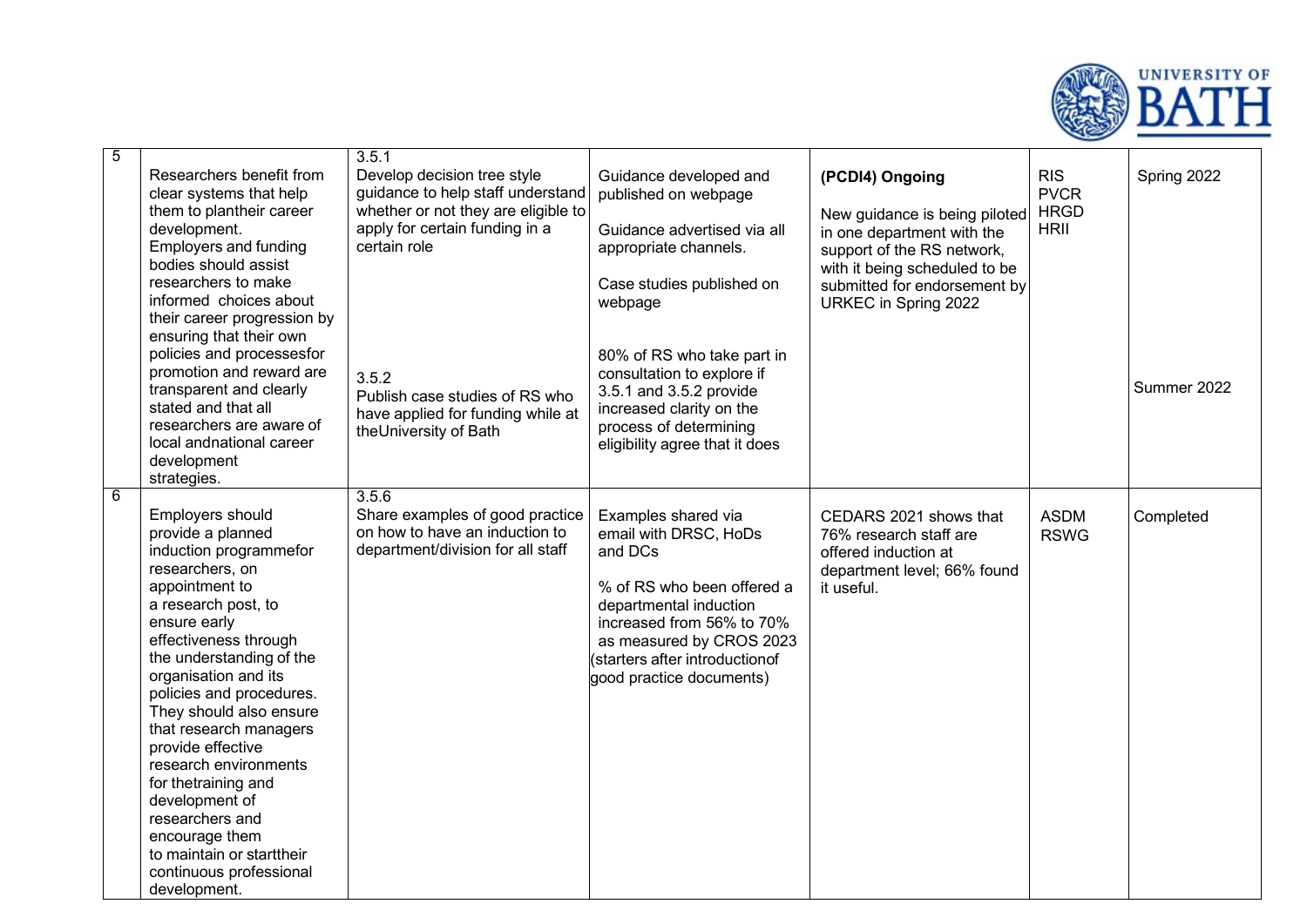

| $\overline{\infty}$ | Employers also should<br>provide a specific career<br>development strategy for<br>researchers at all stages<br>of their career, regardless<br>of their contractual<br>situation, which should<br>include the availability of<br>mentors involved in<br>providing support and<br>guidance for the personal<br>and professional<br>development of<br>researchers. All<br>researchers should be<br>familiar with such<br>provisions and<br>arrangements. | 3.8.1<br>Update careers conversation<br>guide to include advise on how to<br>have honest conversations about<br>what is required for next steps,<br>job prospects in academia | Guide has been updated<br>and circulated to PIs<br>News item on webpage<br>about guide<br>70% of PIs consulted feel<br>the guide provided useful<br>advice on how to conducta<br>careers conversation.<br>% of RS who have knowledge<br>of future career options<br>available to them has risen<br>from $51\%$ to 60% as<br>measured by CROS 2021 | CEDARS 2021: 74% RS have RCDA<br>knowledge of future career<br>options available to them (up<br>from 51%). However, over<br>half of RS believe that<br>COVID19 has had at least<br>some impact on their short<br>and long term career<br>prospects; therefore, in<br>addition to the ongoing offer<br>of 1:1 careers guidance<br>appointments, the RCDA has<br>been running monthly 'drop-<br>in' sessions for research staff<br>throughout 2020-21,<br>particularly focusing on<br>careers planning during/after<br>COVID19. These have<br>received excellent feedback.<br>Further, 61% of research staff<br>are now registered with the<br>Careers Service system.<br>(PCDI2) NEW ACTION:<br>Update careers conversation<br>guide to include advise on<br>how to have honest<br>conversations about what is<br>required for next steps, job<br>prospects in academia | <b>RCDA</b><br><b>DDWD</b> | Completed<br>Winter 2021 |
|---------------------|-------------------------------------------------------------------------------------------------------------------------------------------------------------------------------------------------------------------------------------------------------------------------------------------------------------------------------------------------------------------------------------------------------------------------------------------------------|-------------------------------------------------------------------------------------------------------------------------------------------------------------------------------|---------------------------------------------------------------------------------------------------------------------------------------------------------------------------------------------------------------------------------------------------------------------------------------------------------------------------------------------------|------------------------------------------------------------------------------------------------------------------------------------------------------------------------------------------------------------------------------------------------------------------------------------------------------------------------------------------------------------------------------------------------------------------------------------------------------------------------------------------------------------------------------------------------------------------------------------------------------------------------------------------------------------------------------------------------------------------------------------------------------------------------------------------------------------------------------------------------------------------------|----------------------------|--------------------------|
|                     | <b>PRINCIPLE 4</b><br>career.                                                                                                                                                                                                                                                                                                                                                                                                                         | The importance of researchers' personal and career development, and lifelong learning, is clearly recognised and promoted at all stages of their                              |                                                                                                                                                                                                                                                                                                                                                   |                                                                                                                                                                                                                                                                                                                                                                                                                                                                                                                                                                                                                                                                                                                                                                                                                                                                        |                            |                          |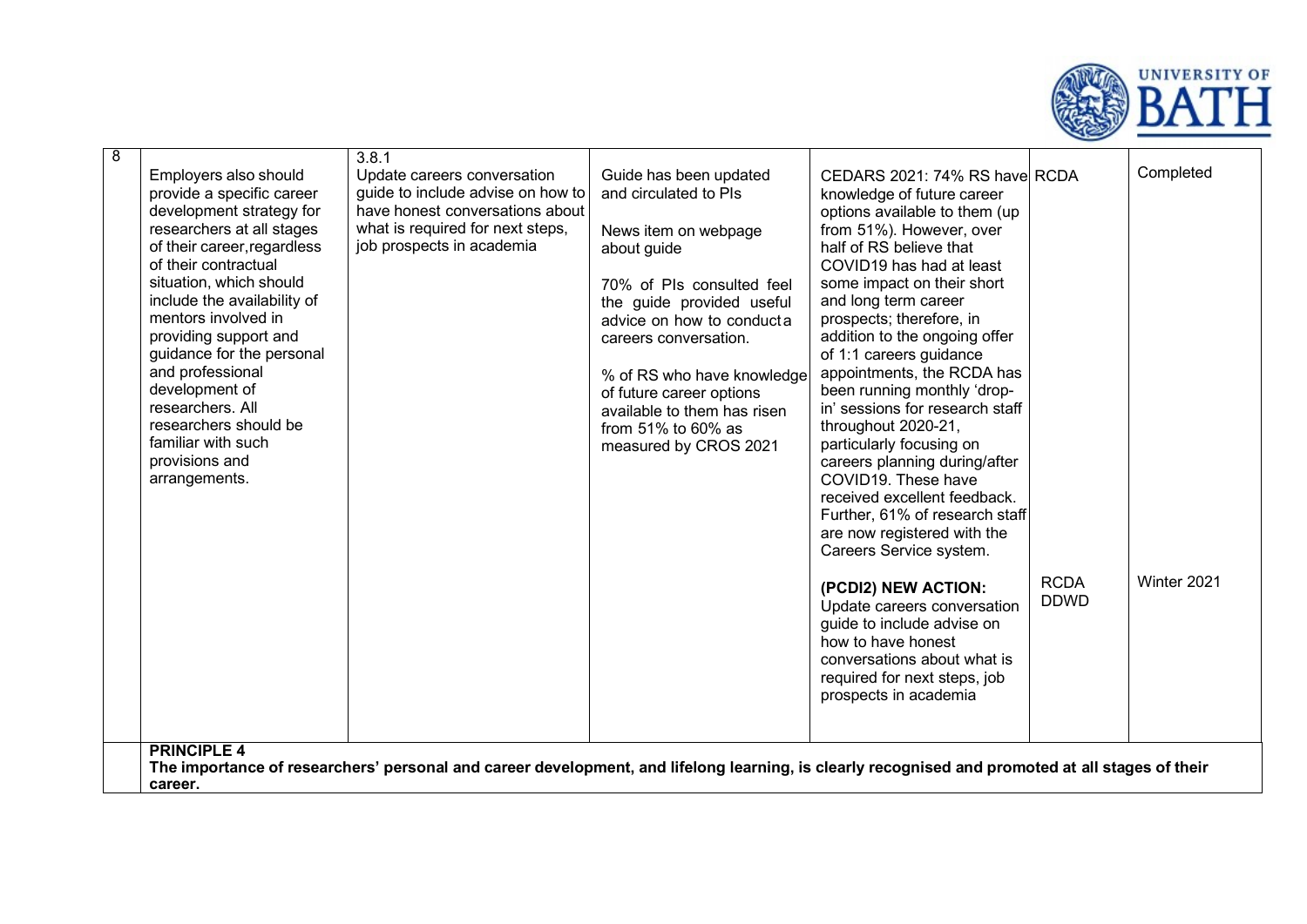

| 10 |                                                     | 4.10.1                          |                            |                                                               |             |             |
|----|-----------------------------------------------------|---------------------------------|----------------------------|---------------------------------------------------------------|-------------|-------------|
|    | Researchers shouldbe                                | Remind RS, HoD, Pls that        | SDPR/careers conversation  | 'Career conversations'                                        | <b>LODM</b> | Completed   |
|    | empowered by having                                 | SDPRs can be with staff member  | training and relevant      | guidance created and shared                                   |             |             |
|    | a realistic understanding of,                       | other than PI                   | guidance developed in      | widely via internally comms.                                  |             |             |
|    | and information about, their                        |                                 | 2.3.1 includes information | Now used in the Faculty of                                    |             |             |
|    | own career development                              |                                 | on this                    | Science and over half the                                     |             |             |
|    | and career direction                                |                                 |                            | departments in Faculty                                        |             |             |
|    | options as well as taking                           |                                 |                            | Engineering and Design, with                                  |             |             |
|    | personal responsibility for<br>their choices at the |                                 |                            | some departments offering                                     |             |             |
|    | appropriate times.                                  |                                 |                            | RS annual appraisals with an<br>non-PI academic               |             |             |
|    | Employers should                                    |                                 |                            |                                                               |             |             |
|    | introduce appraisal                                 | 4.10.2                          | Decision made if database  | Exit surveys are sent to all                                  | <b>RCDA</b> |             |
|    | systems for all                                     | Explore development of a        | development would be of    | staff who are leaving, in                                     |             | Completed   |
|    | researchers for                                     | database to collect information | benefit                    | addition to be offered an exit                                |             |             |
|    | assessing their                                     | from exit interviews where      |                            | interview. The response rate                                  |             |             |
|    | professional                                        | research staff go when leaving  |                            | of these is very low; therefore,                              |             |             |
|    | performance on a                                    | the University                  |                            | work on promoting career                                      |             |             |
|    | regular basis                                       |                                 |                            | planning earlier for RS rather                                |             |             |
|    | and in a transparent                                |                                 |                            | than at the exit point are                                    |             |             |
|    | manner. It is important that                        |                                 |                            | being developed. Further,                                     |             |             |
|    | researchers haveaccess to                           |                                 |                            | case studies of careers                                       |             |             |
|    | honest and transparent                              |                                 |                            | beyond academia have been                                     |             |             |
|    | advice on their prospects<br>for success in their   |                                 |                            | developed in Faculty of                                       |             |             |
|    | preferred career.                                   |                                 |                            | Engineering and Design, with<br>plans to roll this out across |             |             |
|    |                                                     |                                 |                            | the university.                                               |             |             |
|    |                                                     |                                 |                            |                                                               |             |             |
|    |                                                     |                                 |                            | (PCDI5) NEW ACTION:                                           | <b>RrDM</b> | Winder 2022 |
|    |                                                     |                                 |                            | Create opportunities to                                       | <b>ART</b>  |             |
|    |                                                     |                                 |                            | connect research staff with                                   |             |             |
|    |                                                     |                                 |                            | mentors beyond academia,                                      |             |             |
|    |                                                     |                                 |                            | either through existing                                       |             |             |
|    |                                                     |                                 |                            | mentoring/connection                                          |             |             |
|    |                                                     |                                 |                            | schemes or creating a new                                     |             |             |
|    |                                                     |                                 |                            | scheme                                                        |             |             |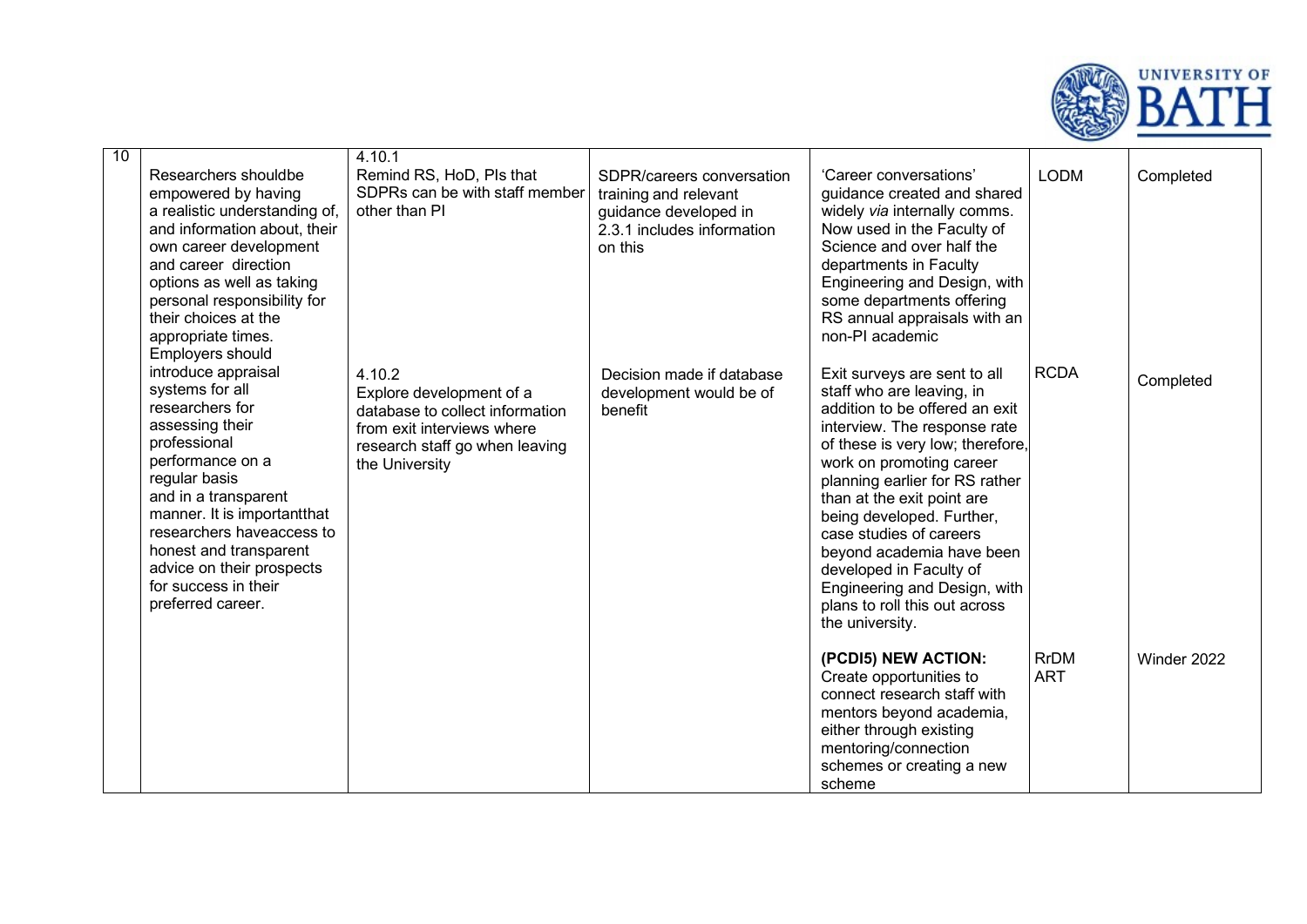

| 11 | Employers will wish to<br>ensure that developmental<br>activities open to<br>researchers include<br>preparation for academic<br>practice.                                                                                      | 4.11.1<br>Share examples of good<br>practice in departments on<br>systems to provide<br>teaching experience with<br><b>DoT</b>                                                                                                                         | Examples of good practice<br>have been developed<br>Share good practice at<br>DoS/T event so DOS/T are                                                                                                                                                                      | Examples of good practice<br>have been shared to support<br>departments in creating<br>systems to support RS who<br>wish to teach.                                                                                                                                                                                                                                                                                              | <b>RSWG</b><br><b>ASDM</b>       | Completed   |
|----|--------------------------------------------------------------------------------------------------------------------------------------------------------------------------------------------------------------------------------|--------------------------------------------------------------------------------------------------------------------------------------------------------------------------------------------------------------------------------------------------------|-----------------------------------------------------------------------------------------------------------------------------------------------------------------------------------------------------------------------------------------------------------------------------|---------------------------------------------------------------------------------------------------------------------------------------------------------------------------------------------------------------------------------------------------------------------------------------------------------------------------------------------------------------------------------------------------------------------------------|----------------------------------|-------------|
|    | Employers should take<br>measures to ensure broad<br>recognition of CPD<br>schemes from other<br>employing organisations as<br>far as possible, so that<br>researchers are not<br>unduly disadvantaged<br>when moving from one | 4.11.2<br>Set up a system in<br>department/division (as a<br>result of 4.11.1) that gives RS<br>the opportunity to get teaching<br>experience (if contract allows).<br>This should include:<br>• advertising opportunities in<br>departments/divisions | aware and can adaptfor<br>their department/ division<br>Survey of RS and HoD<br>shows that 50% of<br>departments/divisions<br>have set up a system to<br>advertise teaching<br>opportunities                                                                                | 70% departments have a<br>system to advertise teaching<br>opportunities to RS.<br>CEDARS 2021: 48% RS who<br>teach feel valued for their<br>contribution to teaching and<br>lecturing.                                                                                                                                                                                                                                          | <b>DoT</b><br>DoS                | Completed   |
|    | employer to another.                                                                                                                                                                                                           | • recognise contribution by<br>treating RS as part of<br>teaching team<br>4.11.3<br>• Develop process of capturing<br>RS who supervise<br>UG/Masters projectstudents                                                                                   | At least 60% of those who<br>teach feel they are treated as<br>part of the teaching team of<br>the course they are involved<br>in as measured by CROS<br>2021.<br>50% of Departments (where it<br>is relevant) have numbers on<br>how many RSsupport<br>UG/Masters projects | (PCDI3) NEW ACTION:<br>Complete First Steps into<br>Teaching online module for<br>PGRs and PDRAs who teach<br>and promote this in all<br>departments as<br>recommended training for<br>non-academic staff who teach<br>at the university. This will also<br>include a way to capture RS<br>who teach and/or supervise.<br>CEDARS 2023: >70% RS<br>who teach feel valued for their<br>contribution to teaching and<br>lecturing. | <b>CLT</b><br><b>RrDM</b><br>HoD | Winter 2023 |
| 12 | Employers will ensure that<br>where researchersare<br>provided with teaching and<br>demonstrating<br>opportunities as part oftheir<br>career development,<br>suitable training and<br>support is provided.                     | 4.12.1<br>Encourage RS (who teach) to<br>attend centrally offered<br>teaching training andtraining<br>offered in departments.<br>4.12.2                                                                                                                | Survey of RS shows that at<br>least 60% of those who<br>teach were encouraged to<br>attend training (as measured<br>by CROS 2021)<br><b>Doctoral Supervision</b><br>training has been<br>developed                                                                          | Teaching moved online over<br>the last 12-18 months;<br>therefore, focus has been on<br>supporting those who teach in<br>the new ways of working. Bath<br>Blend was launched in<br>September 2020 to support an<br>online/blended teaching<br>approach, and all staff                                                                                                                                                           | PI<br><b>DoT</b><br><b>ASDM</b>  | Completed   |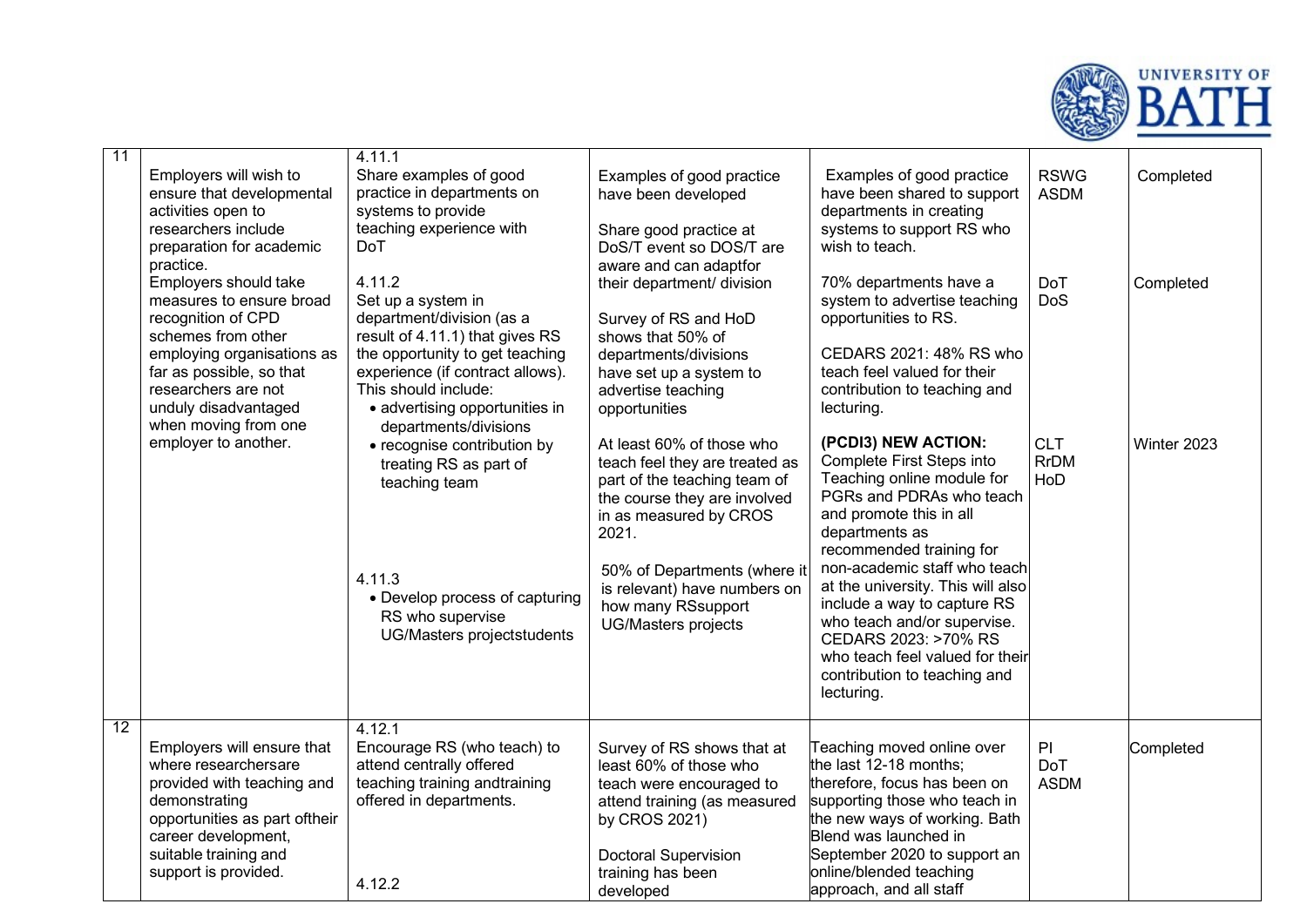

|    |                           | Develop online doctoral        |                                 | (including RS) were              |             |             |
|----|---------------------------|--------------------------------|---------------------------------|----------------------------------|-------------|-------------|
|    |                           | supervision training for staff | 40% of RS who supervise         | encouraged to attend if they     |             |             |
|    |                           |                                | Doctoral students are aware     | had any teaching                 |             |             |
|    |                           |                                | of Doctoral                     | responsibilities.                |             |             |
|    |                           |                                | Supervision training as         |                                  |             |             |
|    |                           |                                | measured by CROS 2021           | From September 2020, all         |             |             |
|    |                           |                                |                                 | academic and professional        |             | Completed   |
|    |                           |                                |                                 | services staff (and RS) could    | <b>ASDM</b> |             |
|    |                           |                                |                                 | access a new curriculum to       |             |             |
|    |                           |                                |                                 | support the development of       |             |             |
|    |                           |                                |                                 | their teaching and researcher    |             |             |
|    |                           |                                |                                 | skills. This is promoted through |             |             |
|    |                           |                                |                                 | fortnightly emails to RS.        |             |             |
|    |                           |                                |                                 |                                  |             |             |
|    |                           |                                |                                 | Doctoral supervision training    |             | Completed   |
|    |                           |                                |                                 | resources have been updated      |             |             |
|    |                           |                                |                                 | online to a more accessible      | <b>ASDM</b> |             |
|    |                           |                                |                                 | format and new training has      |             |             |
|    |                           |                                |                                 | been created for 2021-22         |             |             |
|    |                           |                                |                                 | academic year. This is           |             |             |
|    |                           |                                |                                 | promoted through fortnightly     |             |             |
|    |                           |                                |                                 | emails to RS. CEDARS 2021:       |             |             |
|    |                           |                                |                                 | 35% RS who are managers of       |             |             |
|    |                           |                                |                                 | researchers have undertaken      |             |             |
|    |                           |                                |                                 | supervising doctoral students    |             |             |
|    |                           |                                |                                 | training (57% would like to).    |             |             |
|    |                           |                                |                                 |                                  |             |             |
|    |                           |                                |                                 | The resources and training will  |             | Summer 2023 |
|    |                           |                                |                                 | continue to be promoted          | <b>RrDM</b> |             |
|    |                           |                                |                                 | through internal comms, with     |             |             |
|    |                           |                                |                                 | the aim that >50% RS report      |             |             |
|    |                           |                                |                                 | having undertaken training in    |             |             |
|    |                           |                                |                                 | CEDARS 2023.                     |             |             |
| 13 | Employers and             | 4.13.1                         |                                 |                                  |             |             |
|    | researchers can often     | RS representative on the       | USAT membership                 | <b>USAT</b> membership           | <b>EDO</b>  | Completed   |
|    | benefit if researchers    | Universities Self-             | includes RS                     | includes RS                      | <b>DRSC</b> |             |
|    | have an input into policy | Assessment Team (USAT)         | representative                  | representative                   | HoD         |             |
|    | and practice through      | forAthena SWAN in              |                                 |                                  | <b>DC</b>   |             |
|    | appropriate               | preparation for Silver         | RS have been invited to have    | 83% RS feel integrated in the    |             |             |
|    | representation at staff   | submission                     | representatives at all relevant | Departmental, University and     |             |             |
|    | meetings and on           |                                | committees                      | wider research community,        |             |             |
|    | organisation or           |                                |                                 | and are connected to a broad     |             |             |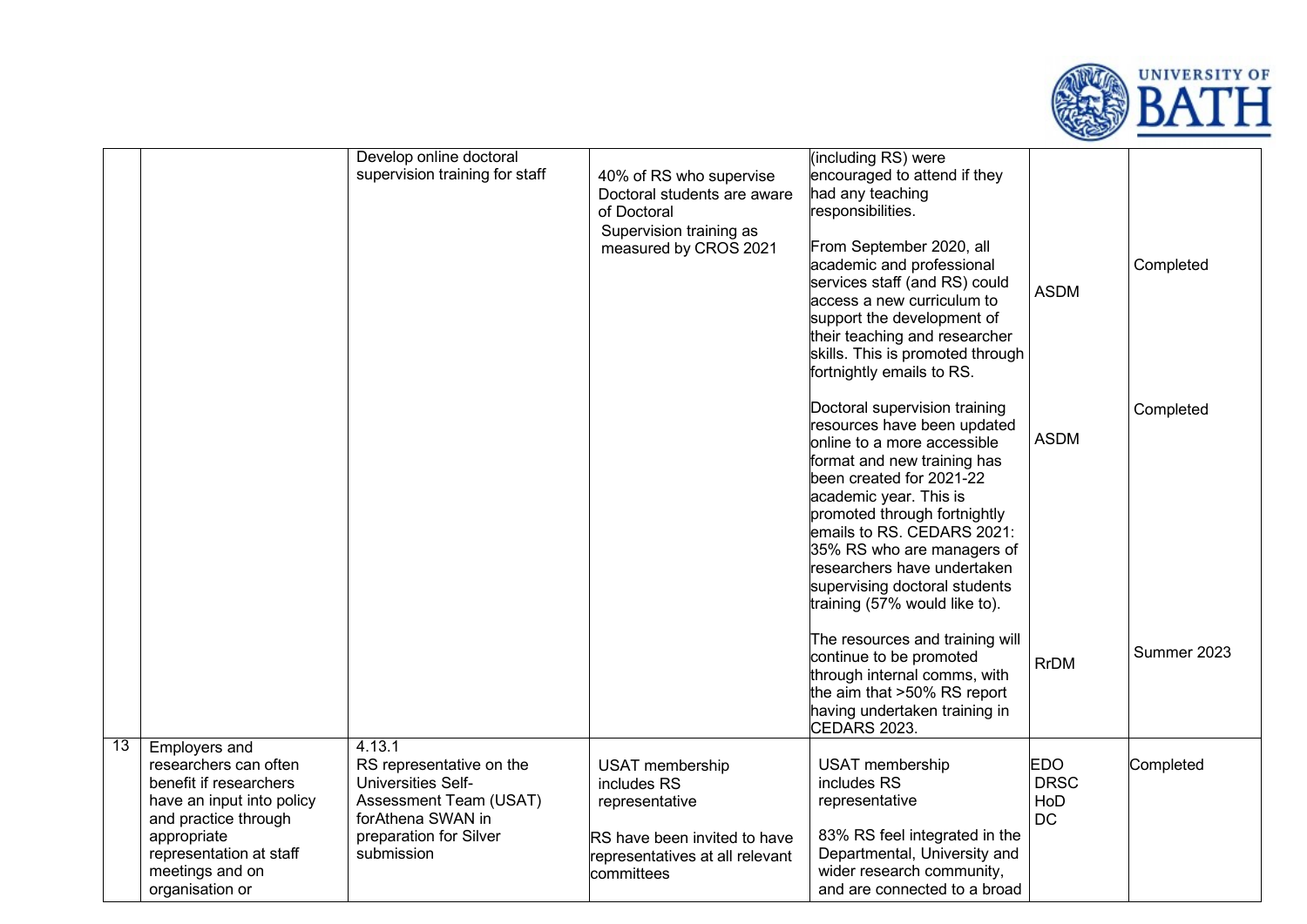

|    | management<br>committees.                                                                                                            | 4.13.2<br>Faculties/School/Departments/div<br>isions to recruit RS<br>representatives on allrelevant<br>committees (e.g. Research,<br>ED&I, Athena Swan)<br>4.13.3<br>Raise awareness that RS are<br>welcome at departmental/division<br>meetings:<br>Invite all RS (or have RS<br>$\bullet$<br>representative)<br>Include RS in all emails about<br>departmental/division<br>meetings.<br>Set up mechanism so<br>RS have a standing item<br>on RS matters onthe | CROS 2021 indicates that<br>RS in 50% of departments<br>are invited to attend<br>departmental/division<br>meetings<br>60% of RS feel part of<br>departmental community<br>(as measured in CROS<br>2021 compared to 50% in<br><b>CROS 2019)</b> | network of fellow researchers<br>There is RS representation on<br>relevant departmental<br>committees, including<br>research, health and safety,<br>and EDI, in 13 out 16<br>departments. Additionally,<br>there is RS representation on<br>the Athena Swan University<br>Self-Assessment Team and<br><b>Climate Action Framework</b><br>Research Sub-Group                   |                                       |           |
|----|--------------------------------------------------------------------------------------------------------------------------------------|------------------------------------------------------------------------------------------------------------------------------------------------------------------------------------------------------------------------------------------------------------------------------------------------------------------------------------------------------------------------------------------------------------------------------------------------------------------|------------------------------------------------------------------------------------------------------------------------------------------------------------------------------------------------------------------------------------------------|-------------------------------------------------------------------------------------------------------------------------------------------------------------------------------------------------------------------------------------------------------------------------------------------------------------------------------------------------------------------------------|---------------------------------------|-----------|
|    |                                                                                                                                      | agenda<br>PIs to actively encourage<br>$\bullet$<br>RS to attend all<br>department/division<br>meetings                                                                                                                                                                                                                                                                                                                                                          |                                                                                                                                                                                                                                                |                                                                                                                                                                                                                                                                                                                                                                               |                                       |           |
| 14 | Mentoring<br>arrangements should<br>be supported<br>by employers as a key<br>mechanism for career<br>development and<br>enhancement. | 4.14.1<br>All research staff to be offered<br>a mentor when starting a new<br>role at Bath                                                                                                                                                                                                                                                                                                                                                                       | 50% of RS are aware of<br>mentoring support<br>available as measured by<br><b>CROS 2021</b>                                                                                                                                                    | Survey of HoDs and DRSC<br>shows that 70% RS are<br>offered a mentor when they<br>join a department.<br>We focused our institutional<br>questions on the impact of<br>COVID on RS in CEDARS<br>2021 to look at how best to<br>support them during the<br>pandemic.<br>CEDARS 2023 will include a<br>question about mentoring to<br>assess this impact.<br>(PCDI5) NEW ACTION: | <b>DRSC</b><br><b>MC</b><br>RrDM, ART | Completed |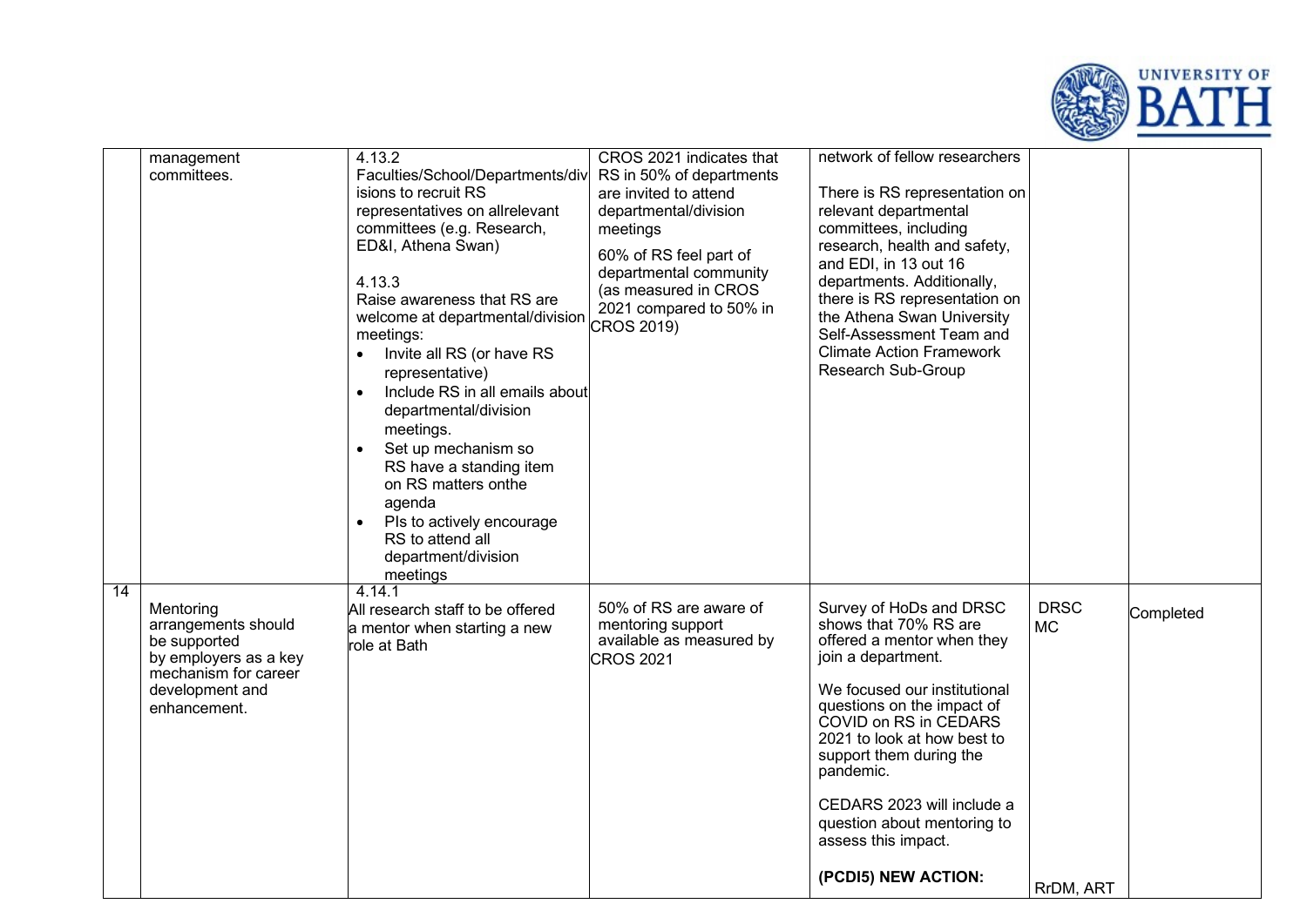

|   |                                                                                                                                                                                                                                              |                                                                                                                                                                                                                                                  |                                                              | Create opportunities to<br>connect research staff with<br>mentors beyond academia,<br>either through existing<br>mentoring/connection<br>schemes or creating a new<br>scheme                                                                                                                                                                                                                                                                                                                          |                    | Winter 2022 |
|---|----------------------------------------------------------------------------------------------------------------------------------------------------------------------------------------------------------------------------------------------|--------------------------------------------------------------------------------------------------------------------------------------------------------------------------------------------------------------------------------------------------|--------------------------------------------------------------|-------------------------------------------------------------------------------------------------------------------------------------------------------------------------------------------------------------------------------------------------------------------------------------------------------------------------------------------------------------------------------------------------------------------------------------------------------------------------------------------------------|--------------------|-------------|
|   | <b>PRINCIPLE 5</b>                                                                                                                                                                                                                           | Individual researchers share the responsibility for and need to pro-actively engage in their own personal and career development, and lifelonglearning.                                                                                          |                                                              |                                                                                                                                                                                                                                                                                                                                                                                                                                                                                                       |                    |             |
| 4 | Researchers should<br>also be aware that the<br>skills and<br>achievements required<br>to move on from a<br>research position may<br>not be the same as the<br>skills and<br>achievements which<br>they displayed to reach that<br>position. | 5.4.1<br>Departments/Divisions to<br>support RS in establishment<br>of RS networks (if<br>appropriate Faculty/School<br>wide) for example by:<br>HoD/DRSC chairing a<br>first RS meeting<br>HoD providing a small catering<br>budget for network | Survey across University<br>shows that we have 5<br>networks | All faculties are represented at<br>the RSWG by at least two RS<br>members, and three out of<br>the top four departments with<br>the highest numbers of RS<br>are now represented.<br><b>RS</b> networks have continued or<br>been created in Departments<br>of Biology & Biochemistry and<br>Chemistry, Department for<br>Health, and across the<br>Faculty of Engineering and<br>Design. These networks have<br>hosted online social activities<br>and career-focused events<br>throughout 2020-21. | <b>DRSC</b><br>HoD | Completed   |
|   | <b>PRINCIPLE 6</b>                                                                                                                                                                                                                           | Diversity and equality must be promoted in all aspects of the recruitment and career management of researchers.                                                                                                                                  |                                                              |                                                                                                                                                                                                                                                                                                                                                                                                                                                                                                       |                    |             |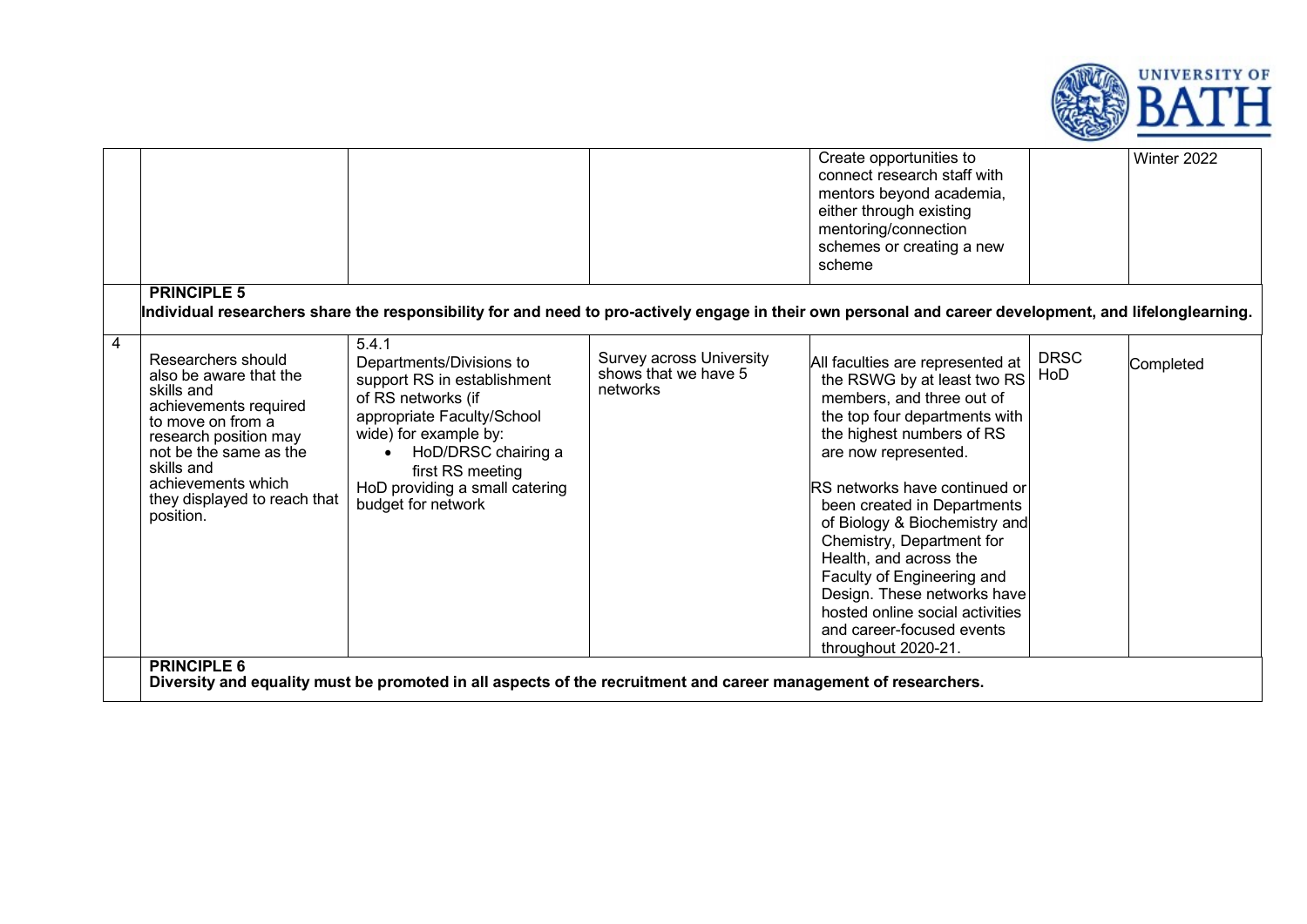

| 10 | Employers should also<br>consider participation in<br>schemes such as the<br>Athena SWAN Charter, the<br>Juno Project and other<br>initiatives aimed at<br>promoting diversity in<br>research careers. | 6.10.1<br>Continue to support<br>departments to achieve<br>the Athena SWAN Bronze<br>Award         | 100% academic<br>departments have a<br>minimum of Bronze award<br>by 2020. | The number of our<br>departmental Athena SWAN<br>awards has increased to 17<br>(95%), with an increase from<br>2 to 6 silver awards, making<br>us one of the most highly<br>awarded HEIs in the country<br>regarding the Gender Equality<br><b>Charter Mark</b> | FC, DSAT    | Completed |
|----|--------------------------------------------------------------------------------------------------------------------------------------------------------------------------------------------------------|----------------------------------------------------------------------------------------------------|----------------------------------------------------------------------------|-----------------------------------------------------------------------------------------------------------------------------------------------------------------------------------------------------------------------------------------------------------------|-------------|-----------|
|    |                                                                                                                                                                                                        | 6.10.2<br>Continue to work towards<br>University of Bath submission for<br>Athena SWANSilver Award | Application submitted                                                      | Institutional Silver award was<br>successful (August 2021)                                                                                                                                                                                                      | <b>USAT</b> | Completed |

\* This Action plan was developed against the Concordat that was published in 2008. New Actions are summarised based on the 2021-23 Action Plan and mapped to the revised Researcher Development Concordat (2019).

ADR: Associate Dean Research ART: Alumni Relations Office ASDM: Academic Staff Development Manager CoP: Code of Practice CROS: Careers in Research Online Survey DDWD: Deputy Director of Workforce Development DRSC: Departmental Research Staff Coordinator DC: Departmental Coordinator DoS: Director of Studies DoT: Director of Teaching DSAT: Department Self-Assessment Team EDO: Equality and Diversity Officer FC: Faculty Champion HoC: Head of Communications HoD: Head of Department HRGD: Head of Research Grant Development HRII: Head of Research Information & Impact LODM: Learning & Organisational Development Manager MC: Mentoring Co-ordinator